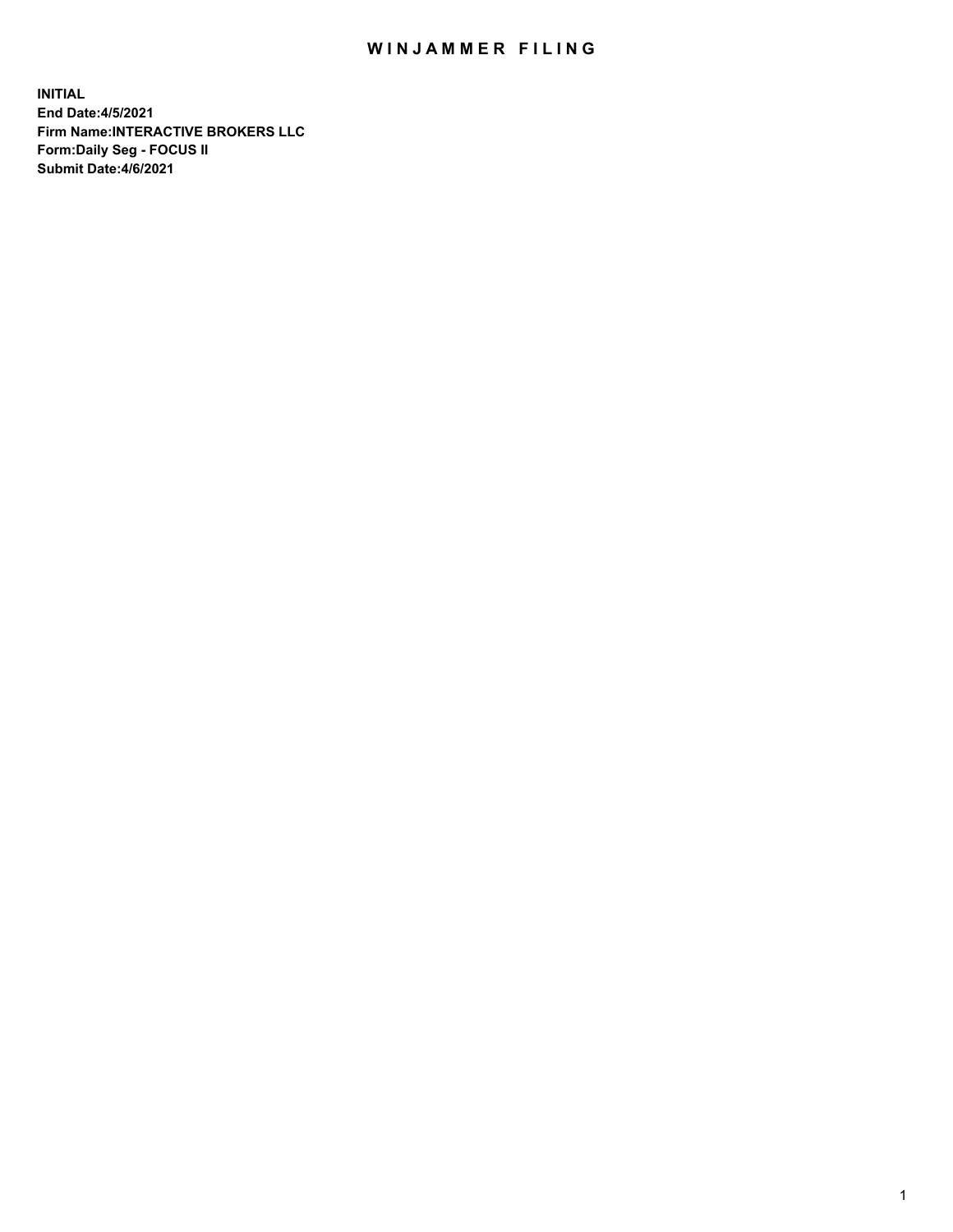**INITIAL End Date:4/5/2021 Firm Name:INTERACTIVE BROKERS LLC Form:Daily Seg - FOCUS II Submit Date:4/6/2021 Daily Segregation - Cover Page**

| Name of Company                                                                                                                                                                                                                                                                                                                | <b>INTERACTIVE BROKERS LLC</b>                                                                  |
|--------------------------------------------------------------------------------------------------------------------------------------------------------------------------------------------------------------------------------------------------------------------------------------------------------------------------------|-------------------------------------------------------------------------------------------------|
| <b>Contact Name</b>                                                                                                                                                                                                                                                                                                            | James Menicucci                                                                                 |
| <b>Contact Phone Number</b>                                                                                                                                                                                                                                                                                                    | 203-618-8085                                                                                    |
| <b>Contact Email Address</b>                                                                                                                                                                                                                                                                                                   | jmenicucci@interactivebrokers.c<br>om                                                           |
| FCM's Customer Segregated Funds Residual Interest Target (choose one):<br>a. Minimum dollar amount: ; or<br>b. Minimum percentage of customer segregated funds required:%; or<br>c. Dollar amount range between: and; or<br>d. Percentage range of customer segregated funds required between:% and%.                          | $\overline{\mathbf{0}}$<br>$\overline{\mathbf{0}}$<br>155,000,000 245,000,000<br>0 <sub>0</sub> |
| FCM's Customer Secured Amount Funds Residual Interest Target (choose one):<br>a. Minimum dollar amount: ; or<br>b. Minimum percentage of customer secured funds required:% ; or<br>c. Dollar amount range between: and; or<br>d. Percentage range of customer secured funds required between:% and%.                           | $\frac{0}{0}$<br>80,000,000 120,000,000<br>0 <sub>0</sub>                                       |
| FCM's Cleared Swaps Customer Collateral Residual Interest Target (choose one):<br>a. Minimum dollar amount: ; or<br>b. Minimum percentage of cleared swaps customer collateral required:% ; or<br>c. Dollar amount range between: and; or<br>d. Percentage range of cleared swaps customer collateral required between:% and%. | $\frac{0}{0}$<br>0 <sub>0</sub><br>0 <sub>0</sub>                                               |

Attach supporting documents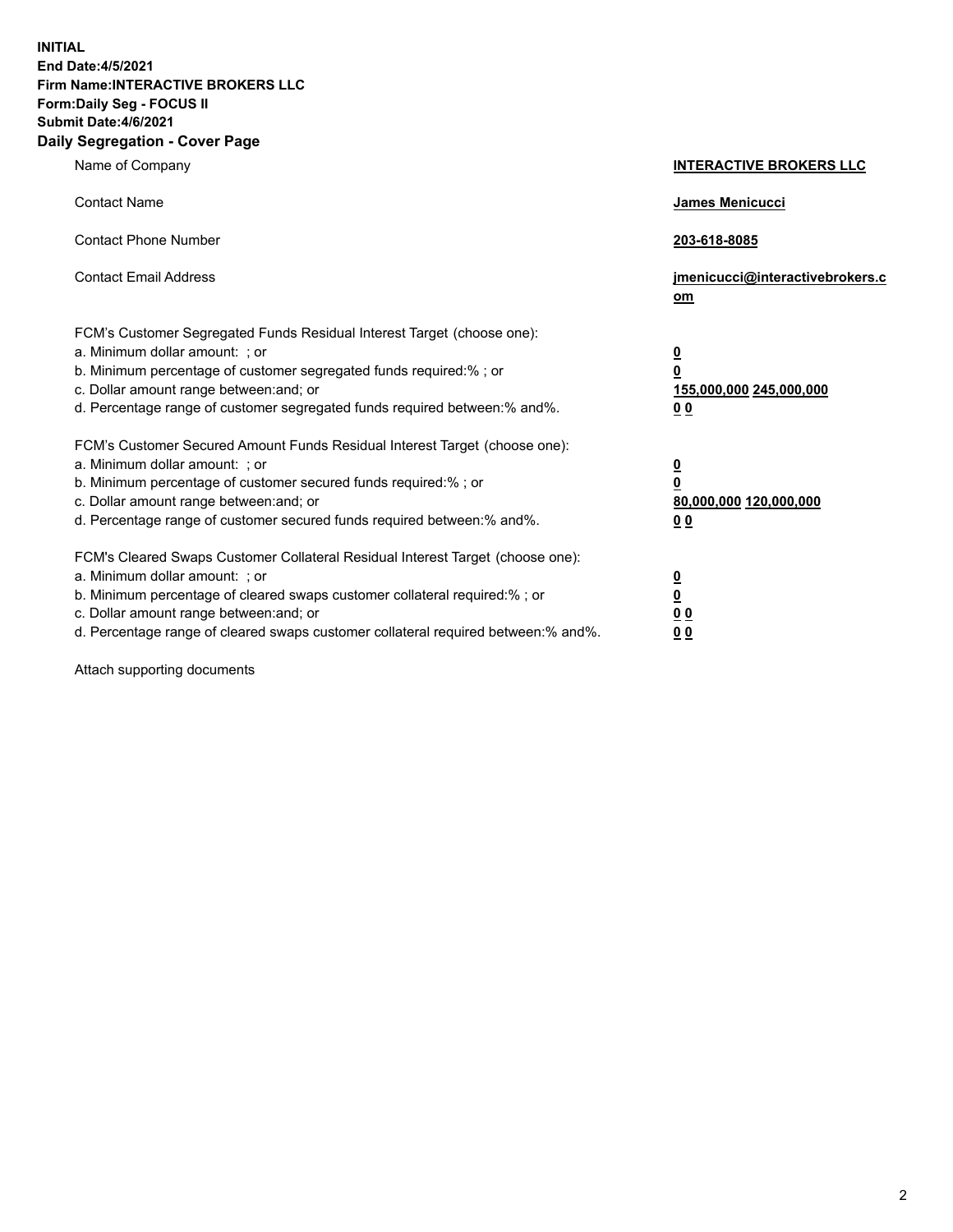## **INITIAL End Date:4/5/2021 Firm Name:INTERACTIVE BROKERS LLC Form:Daily Seg - FOCUS II Submit Date:4/6/2021 Daily Segregation - Secured Amounts**

|     | Dany Ocgregation - Occarea Anioants                                                                        |                                   |
|-----|------------------------------------------------------------------------------------------------------------|-----------------------------------|
|     | Foreign Futures and Foreign Options Secured Amounts                                                        |                                   |
|     | Amount required to be set aside pursuant to law, rule or regulation of a foreign                           | $0$ [7305]                        |
|     | government or a rule of a self-regulatory organization authorized thereunder                               |                                   |
| 1.  | Net ledger balance - Foreign Futures and Foreign Option Trading - All Customers                            |                                   |
|     | A. Cash                                                                                                    | 468,438,900 [7315]                |
|     | B. Securities (at market)                                                                                  | $0$ [7317]                        |
| 2.  | Net unrealized profit (loss) in open futures contracts traded on a foreign board of trade                  | 13,314,242 [7325]                 |
| 3.  | Exchange traded options                                                                                    |                                   |
|     | a. Market value of open option contracts purchased on a foreign board of trade                             | <b>133,577</b> [7335]             |
|     | b. Market value of open contracts granted (sold) on a foreign board of trade                               | -23,784 [7337]                    |
| 4.  | Net equity (deficit) (add lines 1. 2. and 3.)                                                              | 481,862,935 [7345]                |
| 5.  | Account liquidating to a deficit and account with a debit balances - gross amount                          | 859,842 [7351]                    |
|     | Less: amount offset by customer owned securities                                                           | 0 [7352] 859,842 [7354]           |
| 6.  | Amount required to be set aside as the secured amount - Net Liquidating Equity                             | 482,722,777 [7355]                |
|     | Method (add lines 4 and 5)                                                                                 |                                   |
| 7.  | Greater of amount required to be set aside pursuant to foreign jurisdiction (above) or line                | 482,722,777 [7360]                |
|     | 6.                                                                                                         |                                   |
|     | FUNDS DEPOSITED IN SEPARATE REGULATION 30.7 ACCOUNTS                                                       |                                   |
| 1.  | Cash in banks                                                                                              |                                   |
|     | A. Banks located in the United States                                                                      | 11,821,649 [7500]                 |
|     | B. Other banks qualified under Regulation 30.7                                                             | 0 [7520] 11,821,649 [7530]        |
| 2.  | Securities                                                                                                 |                                   |
|     | A. In safekeeping with banks located in the United States                                                  | 324,994,750 [7540]                |
|     | B. In safekeeping with other banks qualified under Regulation 30.7                                         | 0 [7560] 324,994,750 [7570]       |
| 3.  | Equities with registered futures commission merchants                                                      |                                   |
|     | A. Cash                                                                                                    | $0$ [7580]                        |
|     | <b>B.</b> Securities                                                                                       | $0$ [7590]                        |
|     | C. Unrealized gain (loss) on open futures contracts                                                        | $0$ [7600]                        |
|     | D. Value of long option contracts                                                                          | $0$ [7610]                        |
|     | E. Value of short option contracts                                                                         | 0 [7615] 0 [7620]                 |
| 4.  | Amounts held by clearing organizations of foreign boards of trade                                          |                                   |
|     | A. Cash                                                                                                    | $0$ [7640]                        |
|     | <b>B.</b> Securities                                                                                       | $0$ [7650]                        |
|     | C. Amount due to (from) clearing organization - daily variation                                            | $0$ [7660]                        |
|     | D. Value of long option contracts                                                                          | $0$ [7670]                        |
|     | E. Value of short option contracts                                                                         | 0 [7675] 0 [7680]                 |
| 5.  | Amounts held by members of foreign boards of trade                                                         |                                   |
|     | A. Cash                                                                                                    | 254,317,684 [7700]                |
|     | <b>B.</b> Securities                                                                                       | $0$ [7710]                        |
|     | C. Unrealized gain (loss) on open futures contracts                                                        | 14,381,062 [7720]                 |
|     | D. Value of long option contracts                                                                          | 133,577 [7730]                    |
|     | E. Value of short option contracts                                                                         | -23,784 [7735] 268,808,539 [7740] |
| 6.  | Amounts with other depositories designated by a foreign board of trade                                     | 0 [7760]                          |
| 7.  | Segregated funds on hand                                                                                   | $0$ [7765]                        |
| 8.  | Total funds in separate section 30.7 accounts                                                              | 605,624,938 [7770]                |
| 9.  | Excess (deficiency) Set Aside for Secured Amount (subtract line 7 Secured Statement<br>Page 1 from Line 8) | 122,902,161 [7380]                |
| 10. | Management Target Amount for Excess funds in separate section 30.7 accounts                                | 80,000,000 [7780]                 |
| 11. | Excess (deficiency) funds in separate 30.7 accounts over (under) Management Target                         | 42,902,161 [7785]                 |
|     |                                                                                                            |                                   |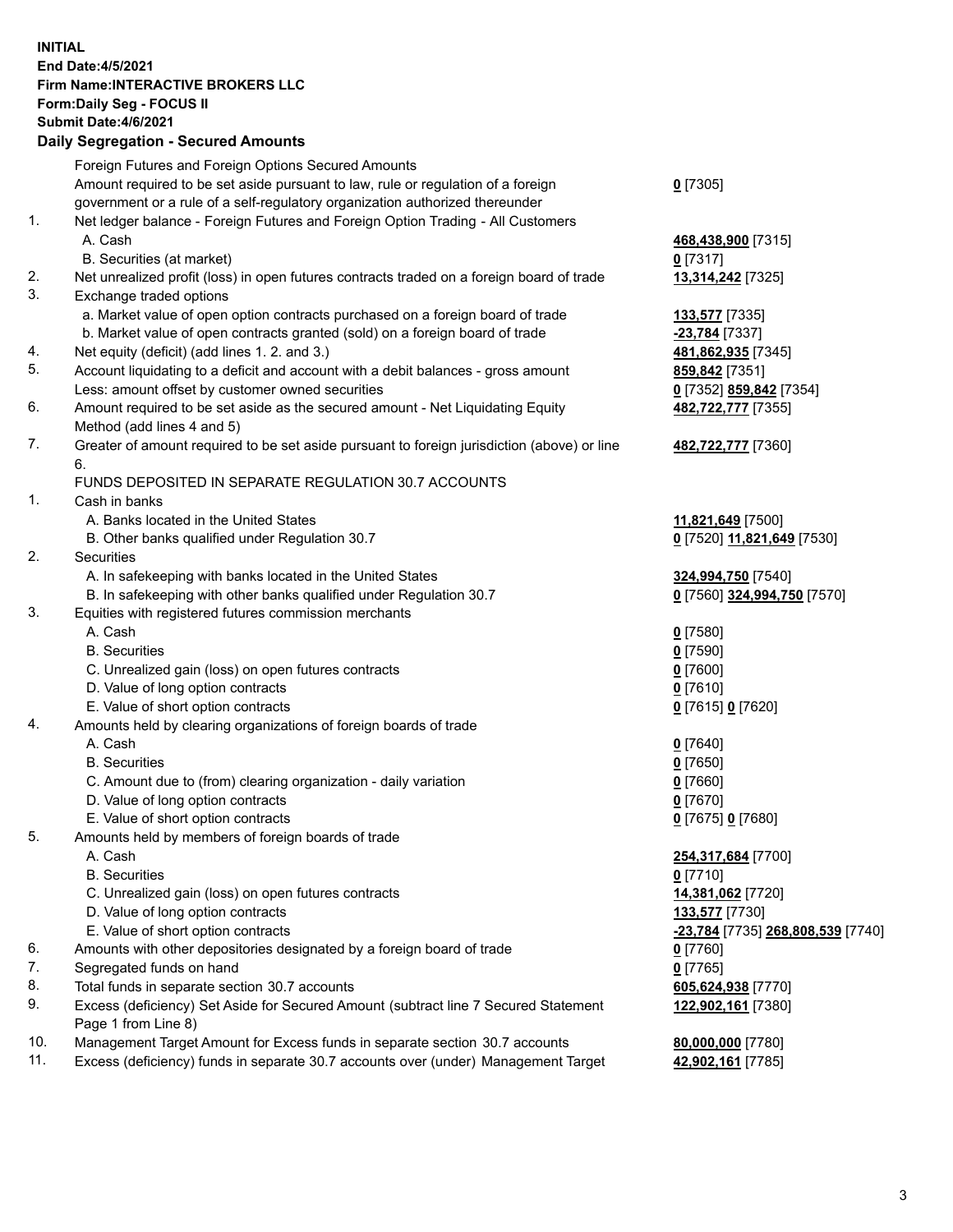**INITIAL End Date:4/5/2021 Firm Name:INTERACTIVE BROKERS LLC Form:Daily Seg - FOCUS II Submit Date:4/6/2021 Daily Segregation - Segregation Statement** SEGREGATION REQUIREMENTS(Section 4d(2) of the CEAct) 1. Net ledger balance A. Cash **6,397,149,826** [7010] B. Securities (at market) **0** [7020] 2. Net unrealized profit (loss) in open futures contracts traded on a contract market **27,947,690** [7030] 3. Exchange traded options A. Add market value of open option contracts purchased on a contract market **253,306,818** [7032] B. Deduct market value of open option contracts granted (sold) on a contract market **-218,843,322** [7033] 4. Net equity (deficit) (add lines 1, 2 and 3) **6,459,561,012** [7040] 5. Accounts liquidating to a deficit and accounts with debit balances - gross amount **1,313,874** [7045] Less: amount offset by customer securities **0** [7047] **1,313,874** [7050] 6. Amount required to be segregated (add lines 4 and 5) **6,460,874,886** [7060] FUNDS IN SEGREGATED ACCOUNTS 7. Deposited in segregated funds bank accounts A. Cash **1,261,351,483** [7070] B. Securities representing investments of customers' funds (at market) **3,127,962,660** [7080] C. Securities held for particular customers or option customers in lieu of cash (at market) **0** [7090] 8. Margins on deposit with derivatives clearing organizations of contract markets A. Cash **1,806,182,678** [7100] B. Securities representing investments of customers' funds (at market) **469,020,289** [7110] C. Securities held for particular customers or option customers in lieu of cash (at market) **0** [7120] 9. Net settlement from (to) derivatives clearing organizations of contract markets **-15,170,985** [7130] 10. Exchange traded options A. Value of open long option contracts **253,082,615** [7132] B. Value of open short option contracts **-218,798,987** [7133] 11. Net equities with other FCMs A. Net liquidating equity **0** [7140] B. Securities representing investments of customers' funds (at market) **0** [7160] C. Securities held for particular customers or option customers in lieu of cash (at market) **0** [7170] 12. Segregated funds on hand **0** [7150] 13. Total amount in segregation (add lines 7 through 12) **6,683,629,753** [7180] 14. Excess (deficiency) funds in segregation (subtract line 6 from line 13) **222,754,867** [7190] 15. Management Target Amount for Excess funds in segregation **155,000,000** [7194] 16. Excess (deficiency) funds in segregation over (under) Management Target Amount **67,754,867** [7198]

Excess